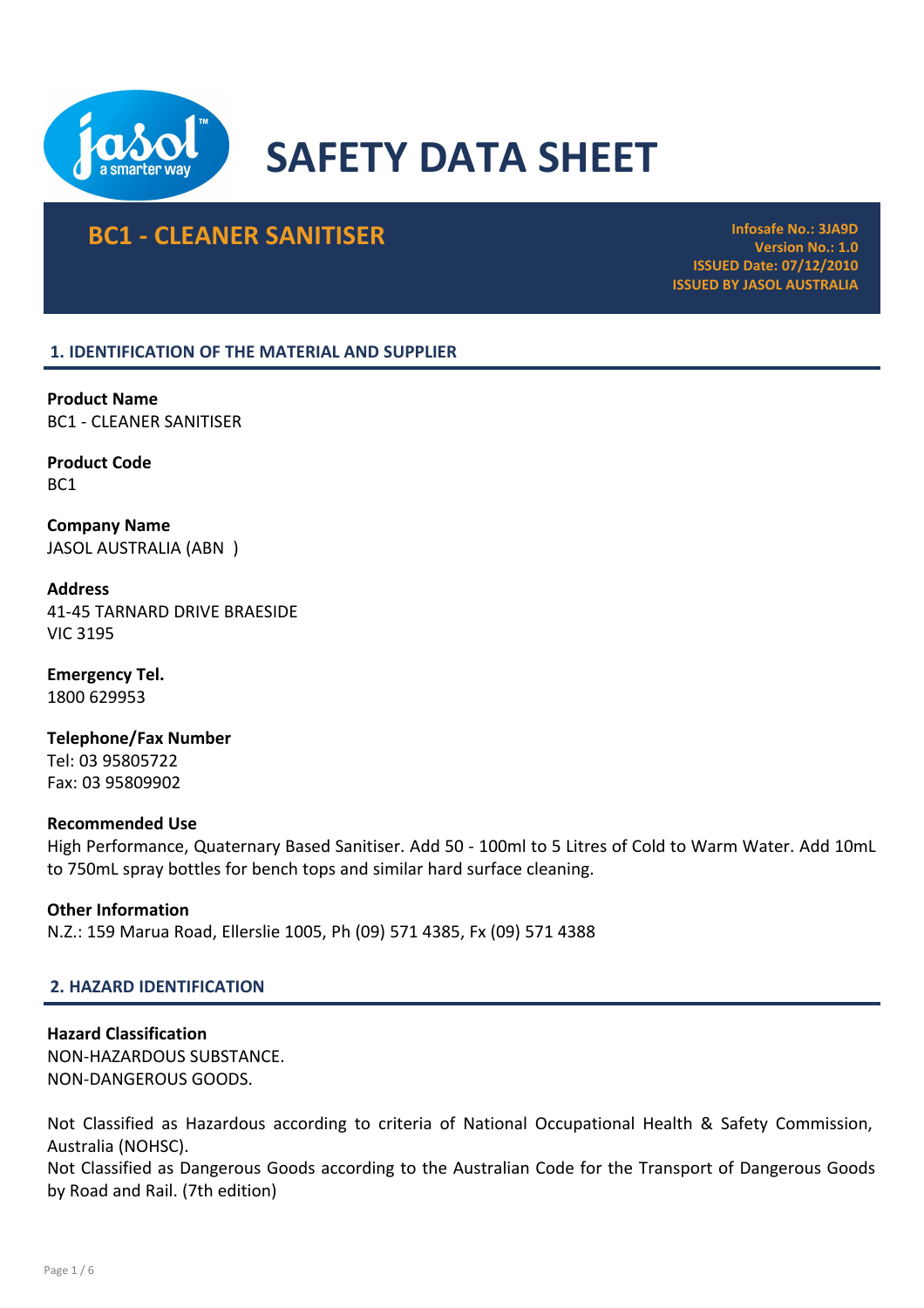# Risk Phrase(s)

Not classified as hazardous according to criteria of NOHSC

# Other Information

LD50: Quaternary ammonium salt 350 mg/kg oral, rat Surfactant 3,000 mg/kg oral, mouse 3,000 mg/kg skin, mouse

# 3. COMPOSITION/INFORMATION ON INGREDIENTS

# Chemical Characterization

Liquid

#### Ingredients

| <b>Name</b>                                      | <b>CAS</b>   | <b>Proportion</b> |
|--------------------------------------------------|--------------|-------------------|
| Water                                            | 7732-18-5    | 60-100 %          |
| Quaternary Ammonium Compound                     | 63449-41-2   | $0 - 5%$          |
| <b>Surfactants</b>                               |              | 10-30 %           |
| Other ingredients determined not to be hazardous | Not Required | $0-10%$           |

#### 4. FIRST-AID MEASURES

#### Inhalation

Remove from exposure.

#### Ingestion

Rinse mouth with water. Do not induce vomiting. Give a glass of water or milk to be taken slowly. Seek medical advice.

#### Skin

If skin contact occurs, remove contaminated clothing and wash skin thoroughly.

#### Eye

If in eyes, hold eyes open, flood with water for at least 15 minutes and see a doctor.

# First Aid Facilities

Eye wash station and normal washroom facilities.

#### Advice to Doctor

Product contains a quaternary ammonium salt and detergent in mildly alkaline aqueous solution. Contact Poisons Information Centre.

#### Symptoms and Effects

No adverse health effects expected if the product is handled in accordance with this MSDS and the product label.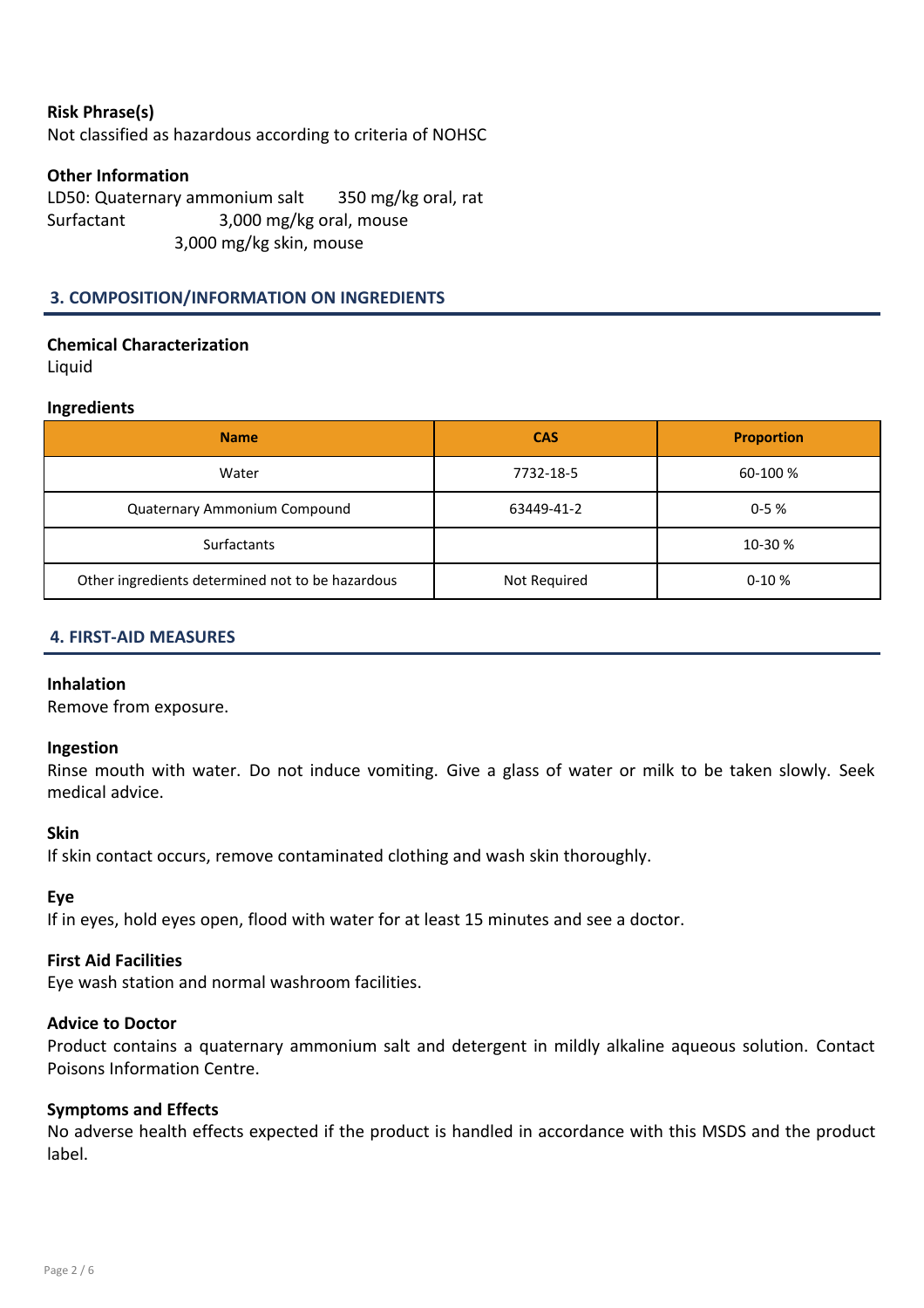#### 5. FIRE-FIGHTING MEASURES

#### Suitable Extinguishing Media

Use extinguishing media appropriate to surrounding fire. Use water spray to cool containers and surrounds.

#### Specific Hazards

Not flammable.

#### 6. ACCIDENTAL RELEASE MEASURES

#### Spills & Disposal

Disposal of small spillages only. For large spillages liquids should be contained using sand or earth, and both liquids and solids then transferred to salvage containers. Residues should be treated as for small spillages. CAUTION: Before dealing with spillage take necessary protective measures, inform others to keep at a safe distance and, for flammable materials, shut off all possible sources of ignition. CARE! Spillages will be slippery. If local regulations permit, mop up with plenty of water and run to waste, diluting greatly with running water. Otherwise absorb on inert absorbent, transfer to container and arrange removal by disposals company.

Wash site of spillage thoroughly with water. Ventilate area to dispel any residual vapours.

#### 7. HANDLING AND STORAGE

#### Conditions for Safe Storage

Store in a cool, well ventilated place, out of reach of children. Large quantities should be stored in a bunded area. Store in original container. Keep away from acids and oxidising agents. Prevent vapours from collecting in low lying or enclosed spaces. Protect from physical damage. Clean up all spills and splashes promptly; avoid secondary accidents.

#### 8. EXPOSURE CONTROLS/PERSONAL PROTECTION

#### National Exposure Standards

No Exposure Limit Established

#### Other Exposure Information

No value assigned by the National Occupational Health and Safety Commission (Worksafe Australia).

#### Engineering Controls

None required for normal use.

#### Personal Protective Equipment

Avoid contact with the skin and eyes. Personal protection to be selected from those recommended below, as appropriate to mode of use, quantity handled and degree of hazard:-

Safety glasses, where risk of splashing exists

Gloves, rubber or plastic, when handling concentrate or in case of prolonged contact.

Always maintain a high level of personal hygiene when using this product. That is wash hands before eating, drinking, smoking or using the toilet.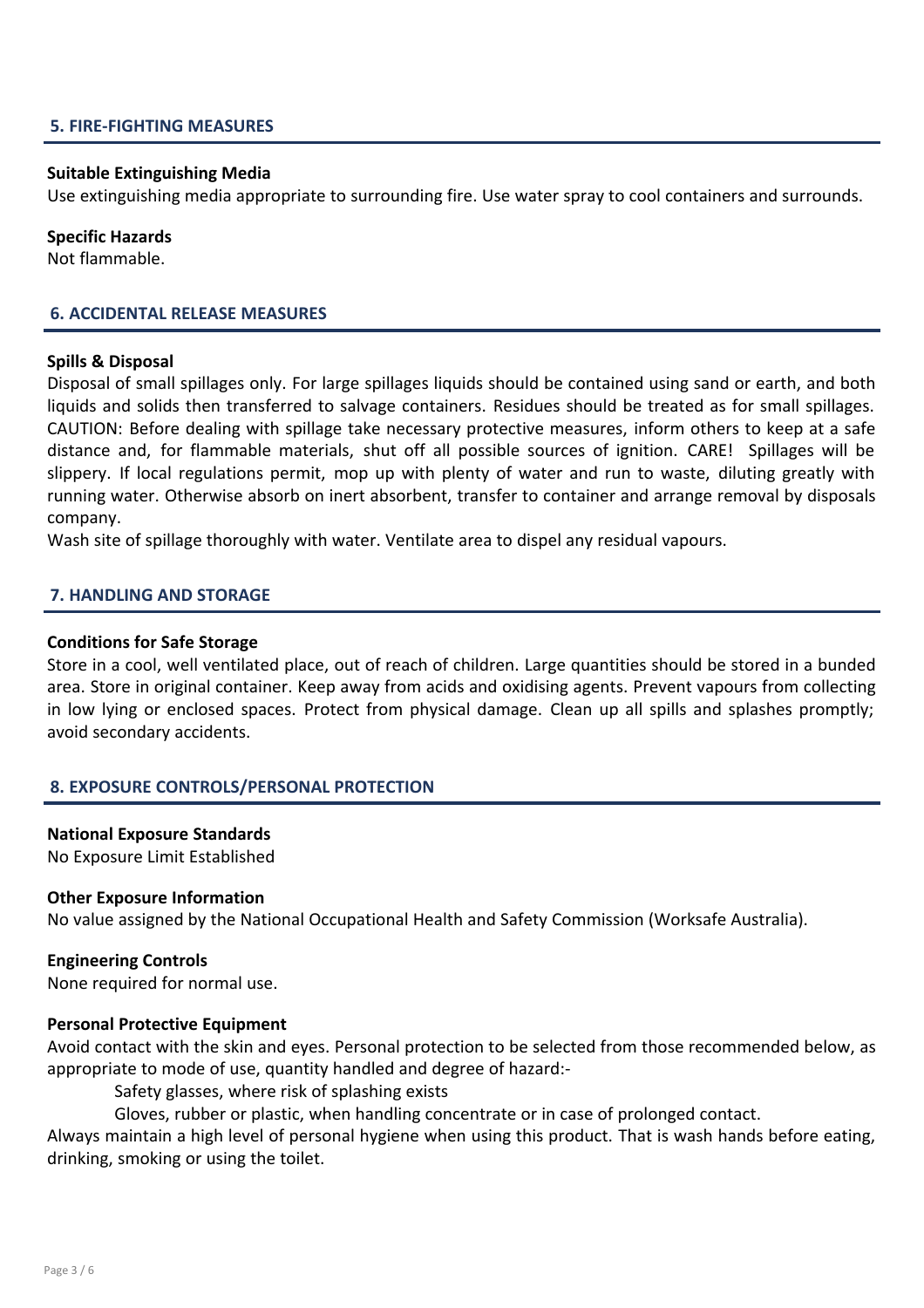#### 9. PHYSICAL AND CHEMICAL PROPERTIES

Form

Liquid

Appearance Clear, orange, mobile, frothing liquid. No fragrance.

Boiling Point 100C

Solubility in Water Miscible at all concentrations

Specific Gravity 1.1

pH Value 10-11

Vapour Pressure No data

Flash Point None

Flammability Not flammable.

# 10. STABILITY AND REACTIVITY

Hazardous Decomposition Products Water vapour, carbon dioxide, oxides of nitrogen, trace of hydrogen chloride.

#### 11. TOXICOLOGICAL INFORMATION

#### Toxicology Information

No toxicity information is available for this product.

# Inhalation

Aspiration (breathing in) of liquid spray or mist liable to cause severe irritation and damage to respiratory tract.

#### Ingestion

Quaternary ammonium salts are moderately toxic and corrosive. Irritant to throat and mucous membranes, may cause stomach pains, nausea and vomiting. When diluted as directed, may cause discomfort and nausea.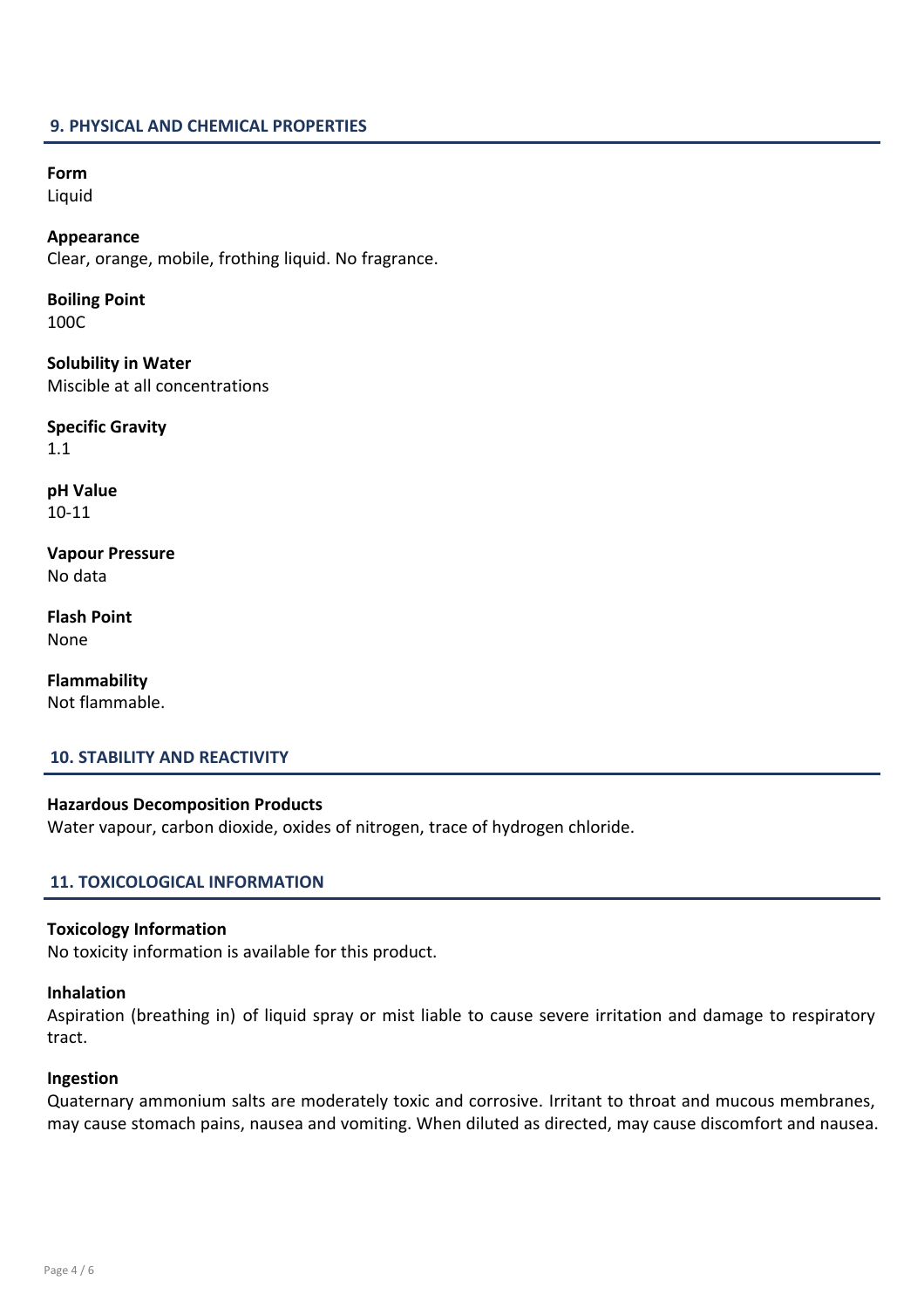# **Skin**

May cause burns on prolonged contact with the concentrate. When diluted as directed, may cause irritation on prolonged contact with skin.

# Eye

Corrosive. May cause burns to the eyes. When diluted as directed, may cause irritation.

# Chronic Effects

Repeated skin contact with the concentrate may lead to dermatitic effects.

# 12. ECOLOGICAL INFORMATION

#### Ecological information

The detergent used in this product is biodegradable according to Australian Standard AS1792-1976. Prevent spills entering natural waters.

# 13. DISPOSAL CONSIDERATIONS

#### Waste Disposal

Do not dump large quantites into biological treatment ponds. Laboratory data indicates that is quaternary ammonium compounds are discharged steadily at low concentrations (<15mg/l), it may be expected that these salts can be degraded in sewage treatment plants by acclimatised organisms. Before discharging to sewer, contact local authority. Contact local Waste Disposal Authority before all major disposal problems.

#### 14. TRANSPORT INFORMATION

Transport Information Non regulated.

U.N. Number None Allocated

Proper Shipping Name None Allocated

DG Class None Allocated

Packing Group None Allocated

#### 15. REGULATORY INFORMATION

#### Regulatory information

Not classified as hazardous according to criteria of NOHSC

NON-HAZARDOUS SUBSTANCE. NOT SCHEDULED POISON.